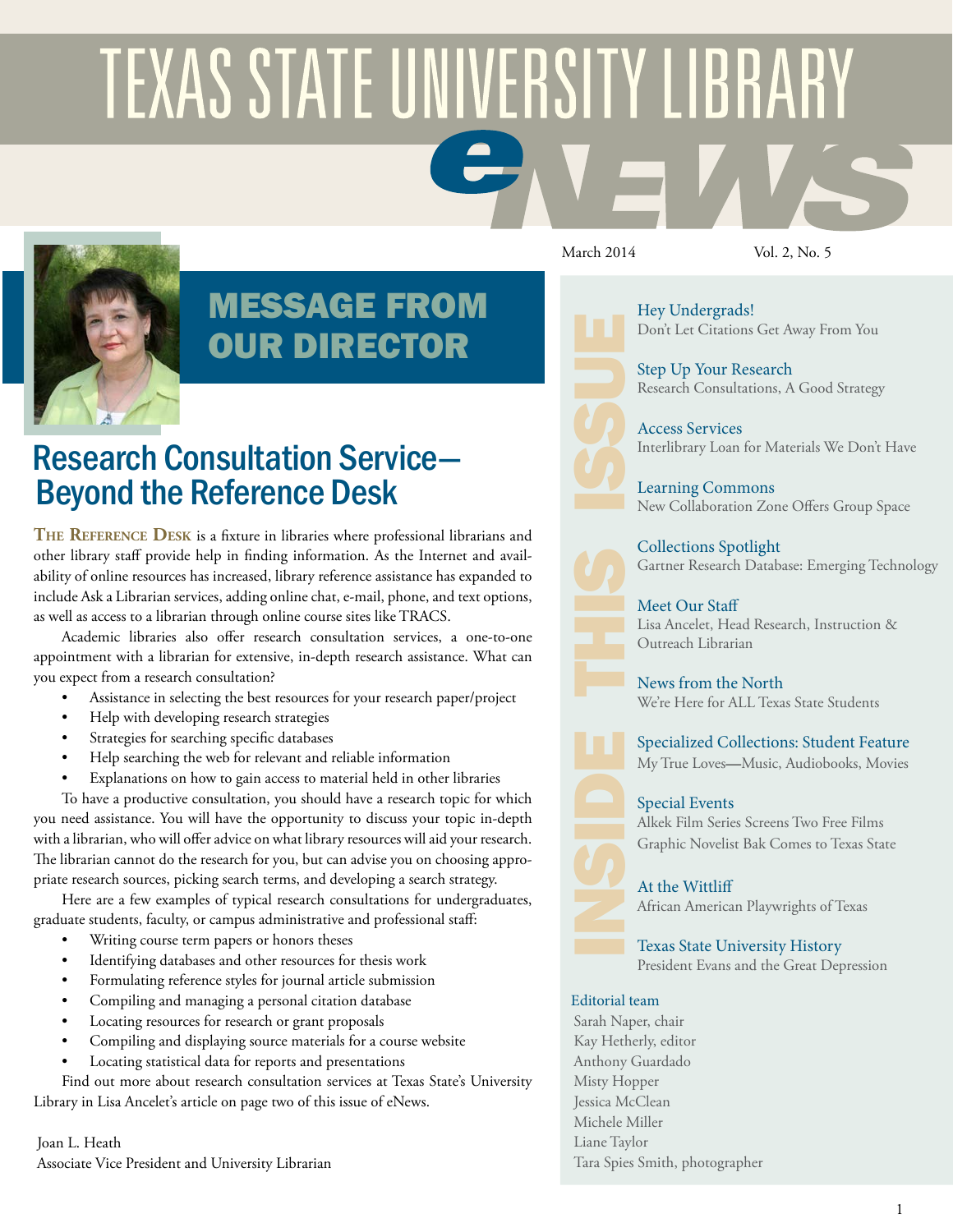# HEY UNDERGRADS!

 *by Jessica McClean*

<span id="page-1-0"></span>

# Don't Let Citations Get Away From You

**I'm sure you** all have research on your minds, so this month I want to talk a little about note taking… wait, where's everybody going? OK, it's not the most thrilling topic, but it's a necessary evil. I find that one of the hardest parts of creating a bibliography or works cited list is organizing my sources and keeping track of where all the information came from. Taking good notes throughout your research will serve you well as you start to cite.

Quotations or paraphrased information can easily get separated from their sources as you cut and paste sentences during the editing process. To prevent the frustration of trying

to trace an orphaned quotation back to its source—and to avoid accusations of plagiarism if you forget to cite something—try taking notes on index cards. Write each quotation or paraphrased idea on a separate index card and label it with its source; that way, no matter where in your paper the quotation ends up, you will know where you found it. The **[Horace](http://www2.chappaqua.k12.ny.us/hgfaculty/majagels/Historia/step3.htm) [Greeley High School History department](http://www2.chappaqua.k12.ny.us/hgfaculty/majagels/Historia/step3.htm)**  describes this method well.

If you prefer digital to old-school paper methods, give **[RefWorks](http://www.library.txstate.edu/about/departments/ref/refworks)** a shot. This citation manager helps you keep track of the sources you have collected and can even create a draft

of the bibliography for you. The library offers **[workshops throughout the semester](http://www.library.txstate.edu/research/workshops.html)** on how to get started with RefWorks, or you can **[request a research consultation](http://www.library.txstate.edu/askalibrarian/individual.html)** and have a librarian walk you through the basics.

For more assistance with writing, organization, or note taking, visit the **[Student](http://www.txstate.edu/slac/WritingHelp.html)  [Learning Assistance Center](http://www.txstate.edu/slac/WritingHelp.html)** (located on the fourth floor of the library). For other research questions—including research assistance if you do lose track of your sources—ask a librarian. Don't forget to take advantage of our **[after](http://www.library.txstate.edu/askalibrarian.html)[hours contact options](http://www.library.txstate.edu/askalibrarian.html)**: voicemail, email, or **[scheduling a research consultation](http://www.library.txstate.edu/askalibrarian/individual.html)**.



<span id="page-1-1"></span>STEP UP YOUR RESEARCH





# Research Consultations, A Good Strategy

**The University Library** has a remarkable resource available to faculty, students, and staff: the research librarian. Often, when you work on a project, the whole process can seem daunting. Learning about different library resources and time-saving, helpful search tips can make the research process easier and the results more reliable and useful.

The library offers individual research consultations for all Texas State students, faculty, and staff. Librarians are highly skilled in the research process, and our subject librarians have special expertise in their areas. It is our job to know about and show you how to find the information you need as well as the latest resources available in your field or major.

During your consultation, you'll learn how to navigate the library website and access all sorts of cool research tools. (Way better than anything a Google search can provide!) The library subscribes to thousands of journals and other scholarly resources. For anyone

needing primary sources, such as period-specific narratives or news reports, we have access to digitized collections from all over the world.

Scheduling an appointment is easy. Just go to the library **[website](http://www.library.txstate.edu/),** and at the top of the

Alkek Subject Librarians

page click on the Ask a Librarian menu. The **[research consultations](http://libanalytics.library.txstate.edu/tw.php?i=443&d=1587&w=1031)** link is in the list.

We're also happy to help via email, chat, or phone. Simply go to **[Ask a Librarian](http://askalibrarian.library.txstate.edu/)** and choose the method that works best for you.



Subject Librarian Arlene Salazar working with Joe Lalanne, graduate student in Education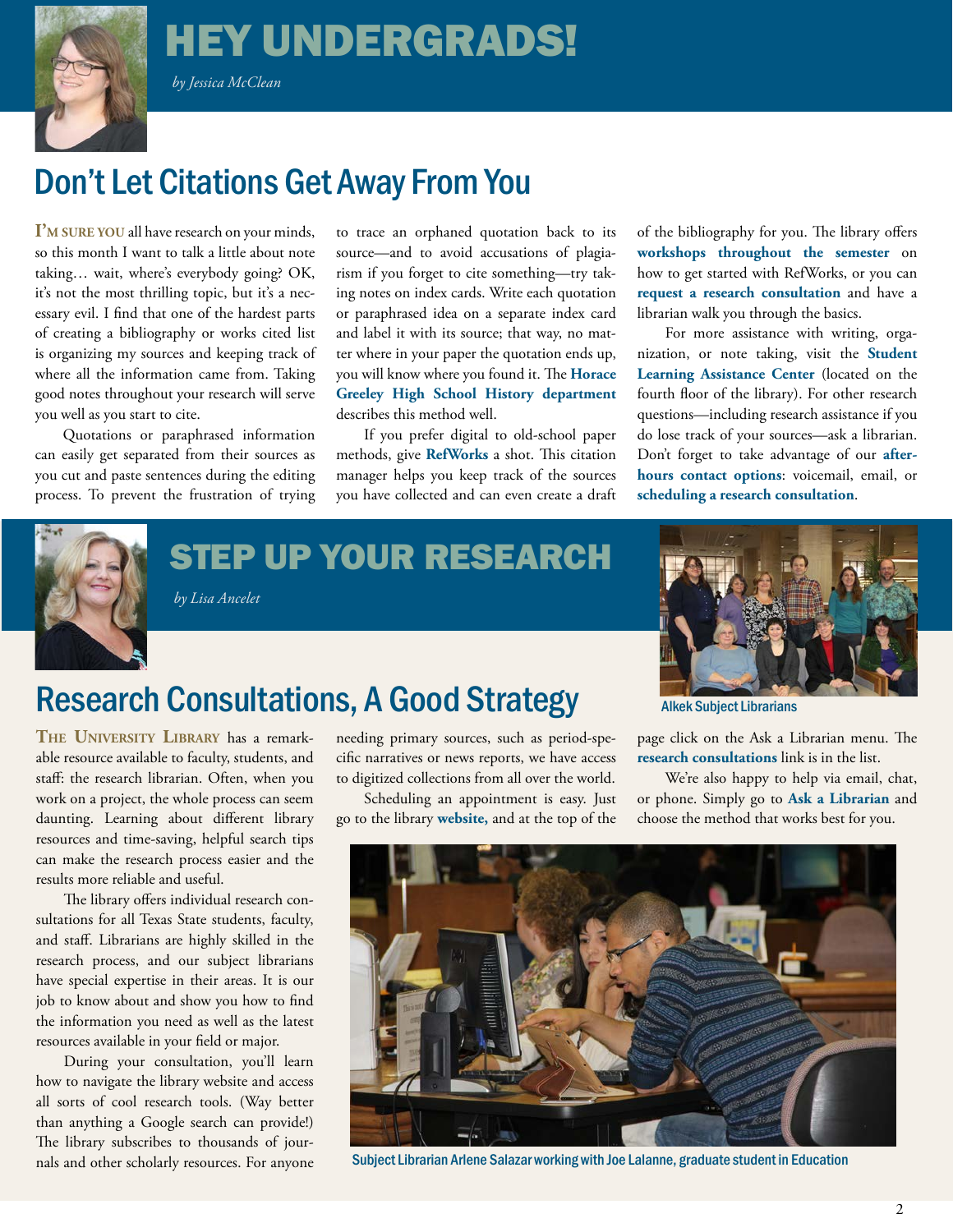# ACCESS SERVICES



### *by Jerry Weathers*

# Interlibrary Loan Gets You Materials Our Libraries Don't Have

**Have you ever** had a research assignment that was required for a class and discovered the library didn't have everything you need? If this happens, you might consider giving Interlibrary Loan (ILL) a try.

ILL staff will search libraries worldwide to try to get necessary books and articles for you.

Interlibrary Loan is a free service available to all CURRENT students, faculty, and staff at Texas State. This includes students, faculty, and staff at the Round Rock Center. If the libraries at Texas State don't have what you're looking for, ILL staff will use a worldwide network to try to obtain those materials.

The process does take time. Please allow one to two weeks for books and three to five business days for articles. If you need something

<span id="page-2-0"></span>

Michelle Williams, Head ILL Assistant

sooner, consider getting a free **[TexShare card](http://www.library.txstate.edu/about/departments/circ/texshare-cards.html)** from the Circulation/Reserve desk. Then you can go straight to another library, such as UT libraries, and get the item right away.

Keep in mind that ILL is intended for temporary, short term loans of around 30 days. The length of the loan period is set by the lending library. While some items can be renewed, it isn't a good idea to request items such as textbooks that you will need for an extended period of time.

All ILL requests are made online, so it's not necessary to come to the library to place a request. First, you'll set up an ILLiad (the system used for ILL) account in order to place a request. There is a **[link to interlibrary loan](http://www.library.txstate.edu/about/departments/ill.html)  [and ILLiad](http://www.library.txstate.edu/about/departments/ill.html)** on the **[library homepage](http://www.library.txstate.edu/)**.

There's no public ILL office, but the ILL staff is always happy to help if you have questions. Just ask at the Circulation/Reserve or Research & Information desk on the second floor. Contact ILL staff at 512-245-4893 or check the **[FAQ section](http://www.library.txstate.edu/about/departments/ill/faq-ill)** on the ILL webpage.



# <span id="page-2-1"></span>LEARNING COMMONS

 *by Lorin Flores*

# New Collaborative Spaces Feature Technology for Group Projects

**Spring Break is** over! Now is the time to get to work on projects and papers due at the end of the semester. Alkek Library has two new collaborative learning spaces featuring technologies to assist group projects, such as presentations, communication with off-campus classmates, and even media production and editing.

The Alkek C2 Collaboration Center is located on the fourth floor. The Alkek C2 area has two technology rooms furnished with conference tables, large screen displays and monitors, and a computer. Room 480A also has videoconferencing equipment. The rooms can be reserved for two hour blocks for groups of up to six students. In addition, there are three Digital Editing Bays located adjacent to the Alkek C2 rooms that are also reservable and have Photoshop, Illustrator, Premiere, After Effects, Audition, Flash, and more installed.

Alkek C2 technology rooms and Digital Editing Bays can be **[reserved online](https://reservation.library.txstate.edu/)**.

The Collaboration Zone tables on Alkek's main floor don't need to be reserved and are available on a first-come, first-served basis. They are ideal for group work and are equipped

with a large monitor for displaying presentations or other content from your laptop or tablet. Power charging stations are available as well. And if you need assistance setting up, just ask for help at the Research and Information desk or the Computer/Printer help desk.

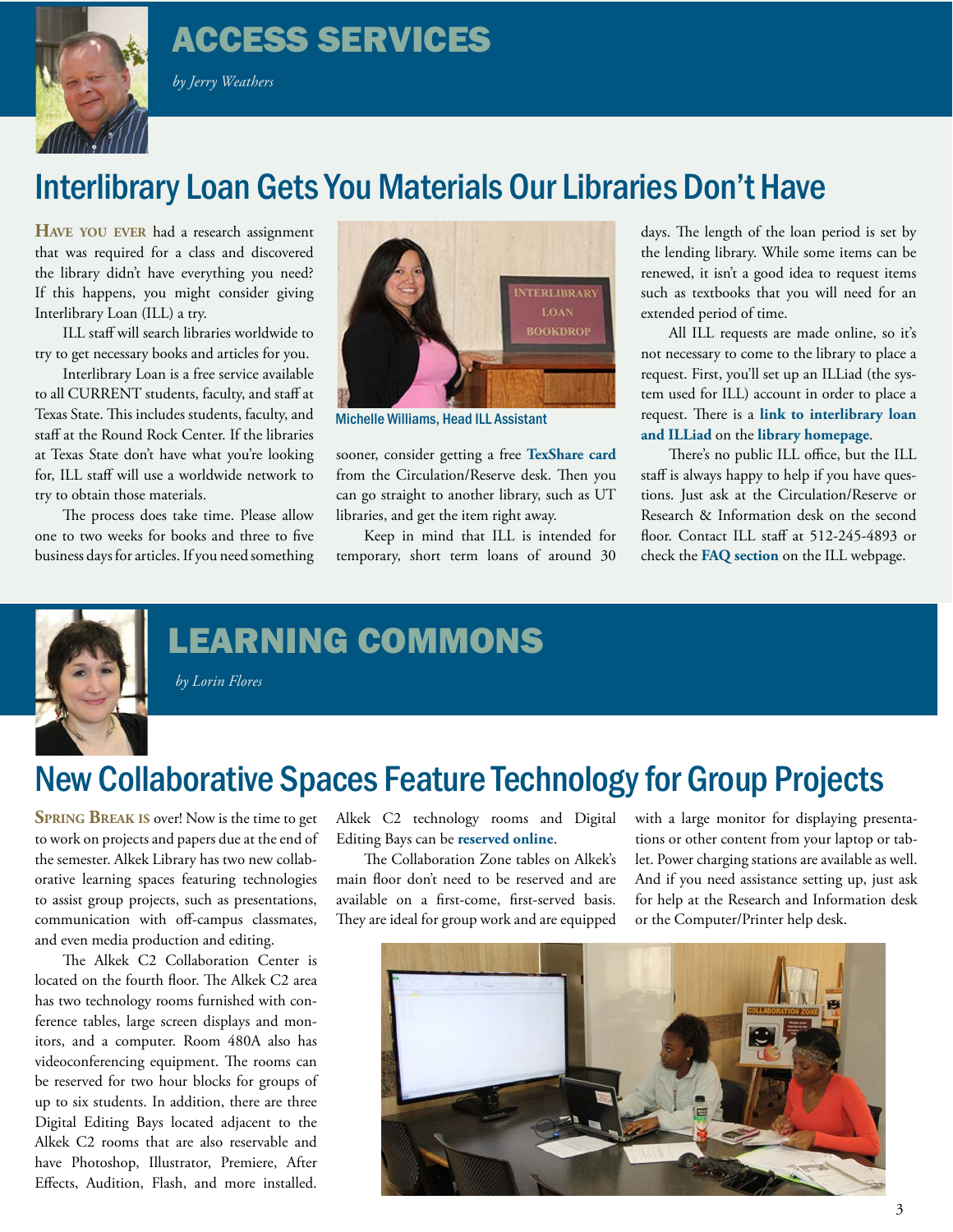# <span id="page-3-0"></span>COLLECTIONS SPOTLIGHT

 *by Liane Taylor*

# Gartner Research Database for Emerging Technology Trends

GARTNER, INC. IS one of the world's leading information technology research and advisory companies, and the university community has access to its large database of original research reports, case studies, and best practices.

Faculty can integrate Gartner into their courses, linking research, case studies, best practices, and real-world examples to assignments and group projects, as well as use Gartner to track emerging trends in technology and industry.

Students can learn about current business and IT strategies and access the same information that IT executives and professionals use



to make strategic business decisions as well as maintain awareness of the latest trends and technologies in IT, CIS, business, and related fields.

This spring, a Gartner representative will lead several training sessions for faculty and students. Contact **[Liane Taylor](mailto:ll44%40txstate.edu?subject=)** with questions.



 *by Robert Gutierrez*

<span id="page-3-1"></span> *Meet Our Staff*

# Lisa Ancelet, Head Research, Instruction & Outreach Librarian: "Libraries are like any other area—the personal touch is important."

**In this month's** *Meet Our Staff* **column, we bring you an interview with Lisa Ancelet about the role the Research, Instruction & Outreach Department wants to play in your success here at Texas State.**

### **What do I need to know about working with the reference librarians?**

**Lisa:** The librarians are available to provide research assistance whether you're a student, faculty, or staff. That is the most important thing you need to remember. We are flexible and can work with most schedules.

Librarians provide research help in person, online using videoconferencing software, via chat, or even over the phone. You can also request an appointment for research projects or to get an overview of all the resources and services available to you. There are way better resources available than just searching the Internet. The library subscribes to almost 100,000 electronic journals, 506,000 e-books, and over 430 research databases containing authoritative and scholarly information. That's not counting the 1.5 million print volumes!

**What would you say to someone who believes that all a library needs are more** 



### **computer terminals and more powerful search engines?**

Lisa: That's an interesting question. I would say that libraries do need to be technology rich environments, but using technology isn't the only way people learn. Much can be said about welcoming and pleasing study spaces. Having friendly, helpful, and well-trained staff is also important. Just having the technology in place doesn't necessarily mean people know how to use it. The powerful search engines you mentioned are essential to enable discovery, but the knowledge and skill

librarians bring can't be dismissed. Libraries are like any other area—the personal touch is important.

### **What's your favorite thing about being a research librarian?**

**Lisa:** Favorite things for me are helping students and seeing all the changes on campus. Texas State has seen tremendous growth and no signs of slowing down. We are also moving in the direction of becoming a research institution, and I'm happy to be part of the growth and to know the skills and expertise of research librarians are needed more than ever.

### **What else would you like to say to the readers?**

**Lisa:** I'd like the readers to know that no matter what subject you're researching, librarians can make the experience an easier one with less frustration. The tips and searching skills you gain will increase the quality of the information you gather for your research projects. I don't know how many times I've heard students tell me, "You saved me so much time," or "You saved my grade!" or "I've been looking for articles for hours and you helped me find something I can use in just a few minutes! Thank you!"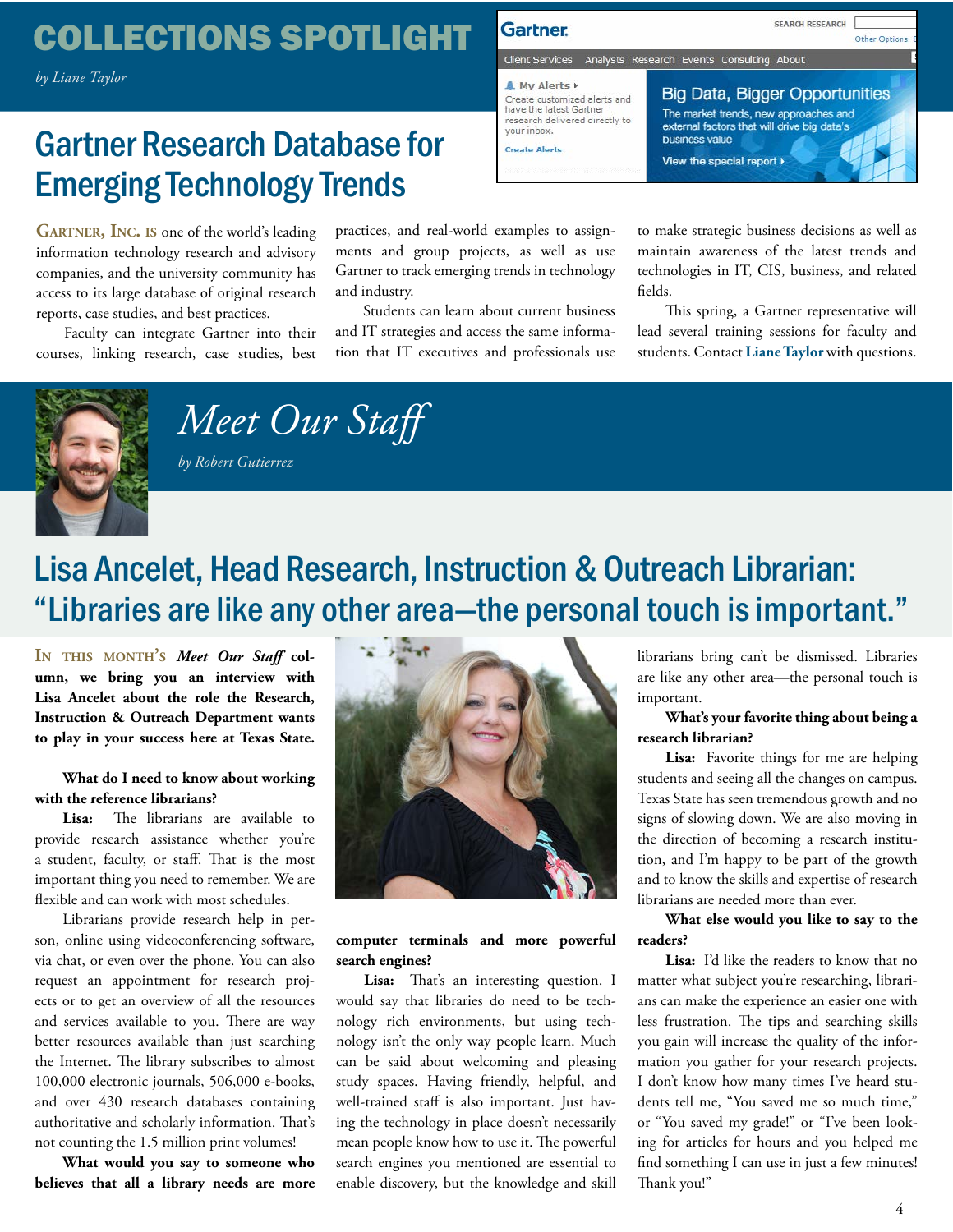# <span id="page-4-0"></span>NEWS FROM THE NORTH

 *by Angela Swift*



# We're Here for ALL Texas State University Students!

**Whether you attend** classes in Round Rock, San Marcos, or both locations, Round Rock Campus Library Services is here for you! You don't have to attend classes at Texas State Round Rock Campus to use the Round Rock Campus Library. Librarians are here to help you with your research, and parking is a breeze!

You can log in to one of our computers and access the library catalog, databases, and other services; use Word, Excel, or other software; and print using our black-and-white or color printers. We have computers available in

our main room as well as 27 computers available in our Learning Lab. The Learning Lab is open for general use unless reserved for a class – check the schedule outside the door.

If you're in Round Rock and need materials from Alkek Library, it's easy to request free delivery of these materials to the Round Rock Campus Library by using the **[Alkek to](http://rrc.library.txstate.edu/document_delivery/rrcrequest)  [RRC Document Delivery form](http://rrc.library.txstate.edu/document_delivery/rrcrequest)**. Although the Round Rock Campus Library has primarily electronic documents, don't forget we have physical items as well, such as our Nursing and

Juvenile Collections. Round Rock materials can be sent to the Alkek Library in San Marcos by using the **[RRC to Alkek Document](http://rrc.library.txstate.edu/document_delivery/alkekrequest.html)  [Delivery form](http://rrc.library.txstate.edu/document_delivery/alkekrequest.html)**. You can return materials at either campus library.

We're open Monday—Thursday from 8:30 am to 9:00 pm and Fridays from 8:30 am to 4:00 pm. In between semesters we close at 5:30 pm Monday—Thursday and at 4:00 pm on Fridays.

Feel free to stop by for more information or **[contact us](http://rrc.library.txstate.edu/about.html)** by chat, e-mail, or telephone.

### RRC Library Services. Come in and find out more.



# <span id="page-4-1"></span>SPECIALIZED COLLECTIONS

 *by Christopher Allen*

# Student Feature: My True Loves—Music, Audiobooks, Movies

**From the first** day I entered the Alkek Library, the Periodicals/Media collections on the third floor have entertained me and helped me study for classes.

The DVD collection helps me study for my history classes with all the documentary films we have. Sometimes I even go to the VHS tapes, like when studying for my history exams on Nazi Germany.

When it comes to music, I go straight to our collection. We have everything from the classical music of Beethoven to hip hop from Run DMC, folk from Bob Dylan, and rap from Tupac Shakur. When taking Sociology of Pop Culture and Society, I was able to use different music artists to show how their music impacts people and brings people together.

 We also have Rosetta Stone software for studying foreign languages. I use it to help me with Spanish.

My favorite resource on the third floor

is the audiobook collection. Audiobooks also help students study for exams. Most people assume only novels are on compact discs, but the library has audiobooks on a variety of subjects as well as fiction. Some audiobooks contain primary source information, like speeches of world leaders such as Gandhi, Martin Luther King Jr., and Malcolm X. Others have secondary source material including works on different historians, philosophers, and scientists such as Sigmund Freud. When I listened to the powerful speeches of Martin Luther King Jr. and Malcolm X, I learned new things about the history of African Americans, why America needs to change, and how these two public figures helped change America. I plan on using these resources for my research paper coming up in my American Religious History class.

For my personal use, the audiobooks have given me great pleasure with their classic stories. Audiobooks on history help me with

exams, as they are a great study tool when you stay up late and can't read anymore. Listening is easier for me than using my eyes to read!



Chris, a senior history major, works at Alkek.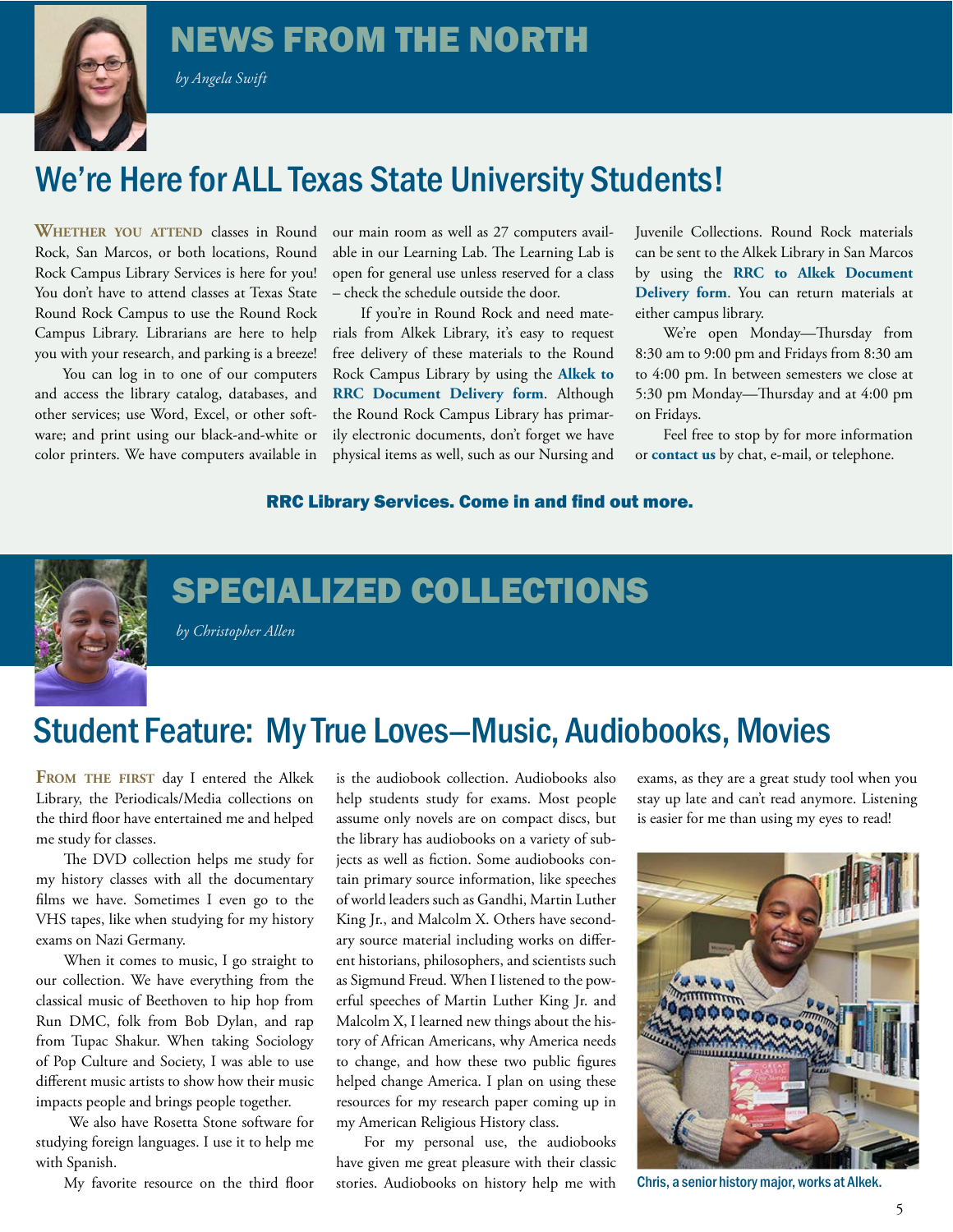

# <span id="page-5-0"></span>SPECIAL EVENTS: ALKEK FREE FILM SERIES

 *by Rory Elliott*

# The PHD Movie, Thursday April 10, 6:30 at the Wittliff Collections Silver Linings Playbook, Thursday April 17, 6:30 at Alkek Teaching Theater

**Coming soon to** a library near you, two free movies will be showing at Alkek in April!

First, on April 10, the Library Film Series and the Graduate College present *The PHD Movie*. This movie is based on the comic strip *[Piled Higher and Deeper](http://phdcomics.com/comics.php)* and "follows the



TACARY ABOUT CRISTAL DIVISITY (1989) SIGNAL ASSAULTS ADAID AS MEANS CUTTER SERIC SANTESTERA PISATI CALIES

personal journeys of two graduate students as they struggle to find their place in the confusing (and often hilarious) world of high-stakes Academic research." Whether you are working toward your master's or doctoral degree, or just starting your college career, take a break from your studies to watch these characters also trying to juggle education and personal lives. *The PHD Movie* will be shown at 6:30 pm on Thursday, April 10 at the Wittliff Collections on the seventh floor of the Alkek Library.

The very next week, the Library Film Series presents *Silver Linings Playbook*, starring Bradley Cooper and Jennifer Lawrence. Texas State students responded to an online survey and overwhelmingly chose *Silver Linings Playbook* as the free film they wished the library would host. *Silver Linings Playbook* complements the 2013-2014 Common Experience theme, Minds Matter: Exploring Mental Health and Illness*.* The movie tells the story of a man with bipolar disorder, recently having moved back home from a mental institution, and his relationships with his parents, his ex-wife, and a woman who is also working through mental health issues. *Silver Linings Playbook* will be shown on Thursday, April 17, at 6:30 pm in the Alkek Teaching Theater.

For more information about these two movies and the Library Film Series or to give feedback on what types of movies you would like the library to present, please see our **L[ibrary Film Series guide](http://libguides.txstate.edu/libraryfilmseries)**.



# Graphic Novelist T Edward Bak Comes to Texas State & the Wittliff

**T EDWARD BAK** will host two free events on April 14, 2014. The first is a reading, Q&A, and book signing at the Wittliff, followed by a comics workshop at the School of Art & Design.

**[Bak](http://www.antizerogravity.com/)** teaches and lectures on comics in the Pacific Northwest, where he specializes in Environmental Studies. He was the 2007 Center for Cartoon Studies Fellow and is the cartoonist of *Service Industry* and *WILD MAN—The Natural History of Georg Wilhelm Stellar*. *[Island of Memory](http://floatingworldcomics.com/shop/comic-books/island-of-memory-by-t-edward-bak)* is the first volume of *WILD MAN*. Bak's stories appear in the *Graphic Canon*, the *Best American Comics*, *MOME*, and *Drawn & Quarterly Showcase*.

A native of Colorado, Bak travels throughout North America but makes his home mainly in Portland, Oregon.



### **Graphic Novel Reading/Q&A/Book Signing**

April 14, 2014, Monday Reception 2:45 pm Reading 3:00 pm The Wittliff Collections Alkek Library, seventh floor Contact: [Tara Spies Smith](mailto:ts20%40txstate.edu?subject=) 512-245-1636

### **Comics Workshop**

April 14, 2014, Monday at 5:30 pm School of Art & Design Joann Cole Mitte Building, Room 1124 Contact: [Matt Rebholz 5](mailto:mr52%40txstate.edu?subject=)12-638-1632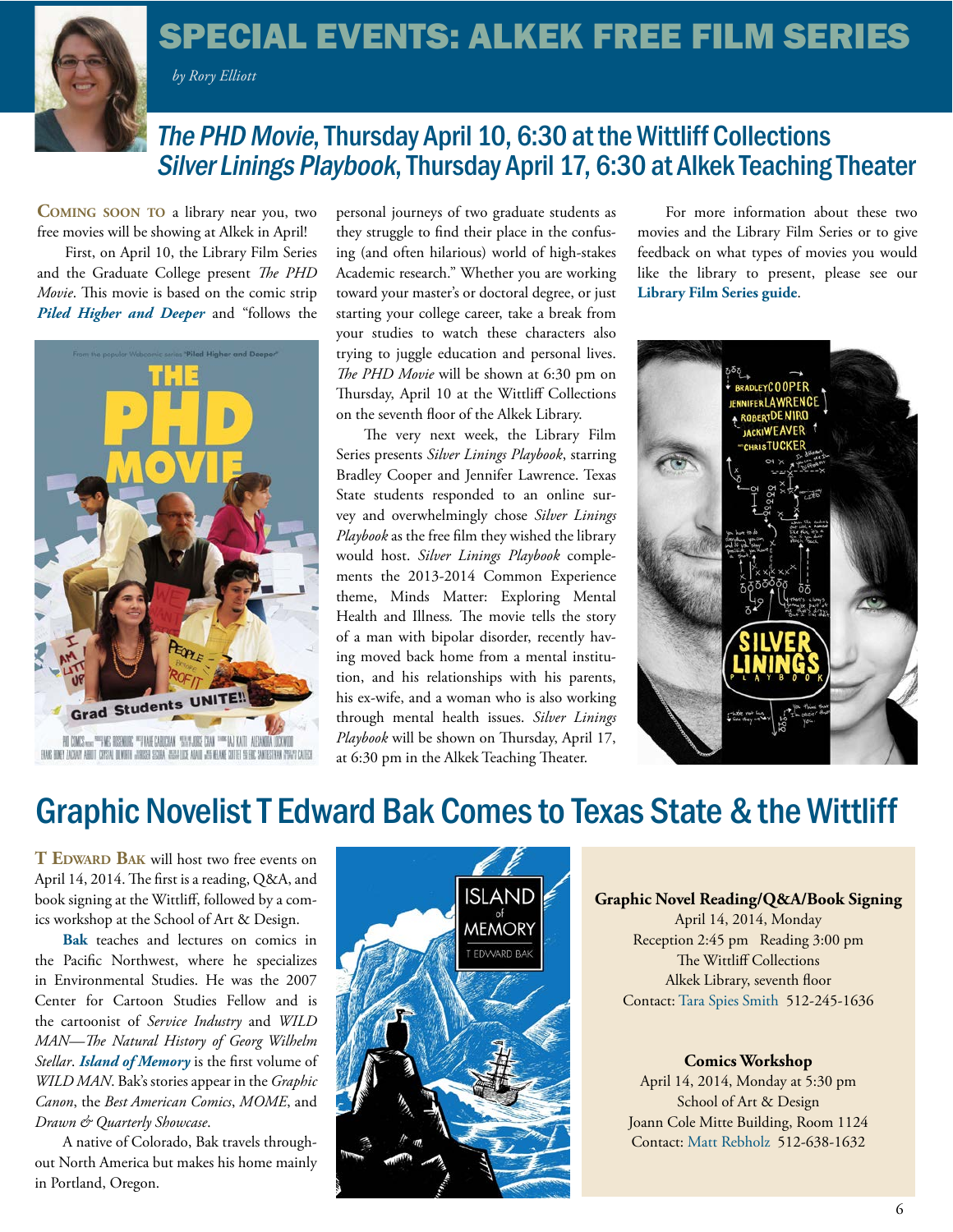

# <span id="page-6-0"></span>AT THE WITTLIFF

 *by Erick Nogueira Romero* 



# African American Playwrights of Texas Take Center Stage

IN THE EARLY 1970s, a student at Texas State named **[Eugene Lee](http://www.eugeneleeonline.com/)** teamed up with his friend Thomas Carter to found "The Ebony Players," an African American theatre troupe that drew widespread recognition for its work. As an actor, Lee began appearing on Broadway, on television, and in film. As a playwright, he became internationally acclaimed, with his works being performed in such venues as London's Royal Court Theatre. Now Lee—who is Texas State's artist-in-residence—is featured with six other playwrights in *[Acting Up and Getting Down:](http://www.thewittliffcollections.txstate.edu/about/news/march11-2014-actingup.html) [Plays by African American Texans](http://www.thewittliffcollections.txstate.edu/about/news/march11-2014-actingup.html)*. This is the newest volume in the Wittliff's **[Southwestern](http://www.thewittliffcollections.txstate.edu/book-series/writers.html) [Writers Collection literary series](http://www.thewittliffcollections.txstate.edu/book-series/writers.html)** and one of the few books of its kind.

To offer a deeper understanding of the subject, the Wittliff is presenting an **[exhibition](http://www.thewittliffcollections.txstate.edu/exhibitions-events/exhibitions/current.html#acting) [with the same name](http://www.thewittliffcollections.txstate.edu/exhibitions-events/exhibitions/current.html#acting)** from March 18 through August 1 of this year.

"We have a rich history of black theatre here in Texas but it is not well known," said **[Dr.](http://www.txstate.edu/rising-stars/mayo_holt.html) [Sandra Mayo, who co-edited, along with Dr.](http://www.txstate.edu/rising-stars/mayo_holt.html) [Elvin Holt](http://www.txstate.edu/rising-stars/mayo_holt.html)**, the anthology on which the exhibition is based. The two Texas State professors, both longtime experts in their fields and treasured teachers at the university, have worked for years to do first-hand research among African American theatres in Texas, conducting interviews and rescuing thousands of vital documents that help preserve this unique and important history.

Mayo donated these substantial papers to the Wittliff, and many of the manuscripts, playbills, photographs, and posters are part of the exhibition. This groundbreaking collection showcases important venues, literary talents, and outstanding dramas that have entertained and inspired audiences for generations.

**[On Thursday, March 27 at 4:00 pm](http://www.thewittliffcollections.txstate.edu/exhibitions-events/events.html#acting)**, the Wittliff will host an exhibition reception and a discussion and book signing with Mayo and Holt. The anthology will be for sale.

Steve Davis, curator of the exhibition, is also editor of the Wittliff's **[Southwestern](http://www.thewittliffcollections.txstate.edu/book-series/writers.html) [Writers Collection series](http://www.thewittliffcollections.txstate.edu/book-series/writers.html)**. Published by UT



Press, *Acting Up and Getting Down* brings together seven African American literary voices that all have a connection to the Lone Star state. Here are some of the stories they tell:

Capturing the intensity of racial violence in Texas, from the Battle of San Jacinto to a

## March 27: Free discussion and book signing with anthology's editors

World War I-era riot at a Houston army camp, Celeste Bedford Walker's *Camp Logan* (1987) and Ted Shine's *Ancestors* (1986) provide fascinating narratives through the lens of history. Thomas Meloncon's *Johnny B. Goode* (1997) and George Hawkins's *Br'er Rabbit* (1977) navigate the cultural legacies of blues music and folktales. Eugene Lee's unflinching drama, *Killingsworth* (1987), uses a mysterious death to peel back the layers of a dysfunctional but loving family. Lee, a nationally acclaimed playwright and actor, is a Distinguished Alumnus of Texas State who is also the artist-in-residence at the university. Other dramas, *Driving Wheel* (1992) by Sterling Houston and *When the Ancestors Call* (1992) by Elizabeth Brown-Guillory, explore families divided by issues of sexuality and child abuse.

*Acting Up and Getting Down* spotlights creative achievements that provide insight into our regional experience while helping to complete the American story as told onstage.

As always, all **[exhibitions and event](http://www.thewittliffcollections.txstate.edu/exhibitions-events.html)**s at the **[Wittliff Collections](http://www.thewittliffcollections.txstate.edu/)** are free and open to the public.



The editors of Acting Up and Getting Down, Texas State professors Sandra Mayo and Elvin Holt